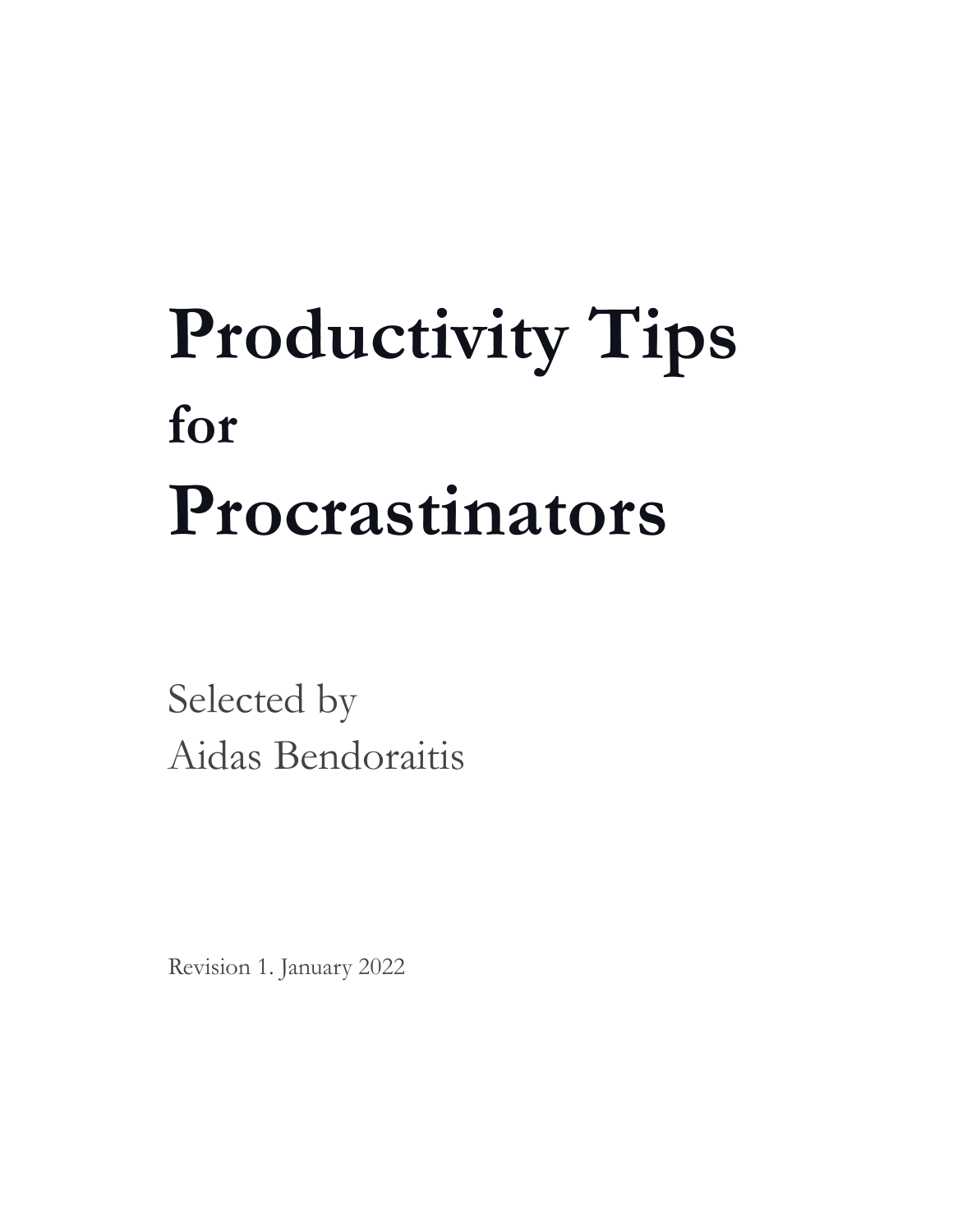#### **Intro**

There was a time in my life when I had lots of ideas and dreams but didn't move a finger to go towards their realization. I always told myself: "I'll do that one day!" but that day never came. I was consuming a lot of inspirational content but doing too little myself. I always found excuses: I am too tired after my main job, don't know enough to make it perfect, and don't want to be a robot. My days of procrastination turned into months, and months turned into years. So my dreams stayed only dreams.

Until one day, I realized that nothing would ever be achieved if I didn't escape my current reality and the fixed mindset. And so, gradually from an observer, I became a doer. Over time I learned a lot of productivity tips, and today I want to share them with you.

Read them in any order. Sequentially. Or randomly. Take and adapt what fits you. Print and frame some of the productivity tips for inspiration. Or tweet them to inspire others. Start fulfilling your dreams today. Because nobody else will do that for you.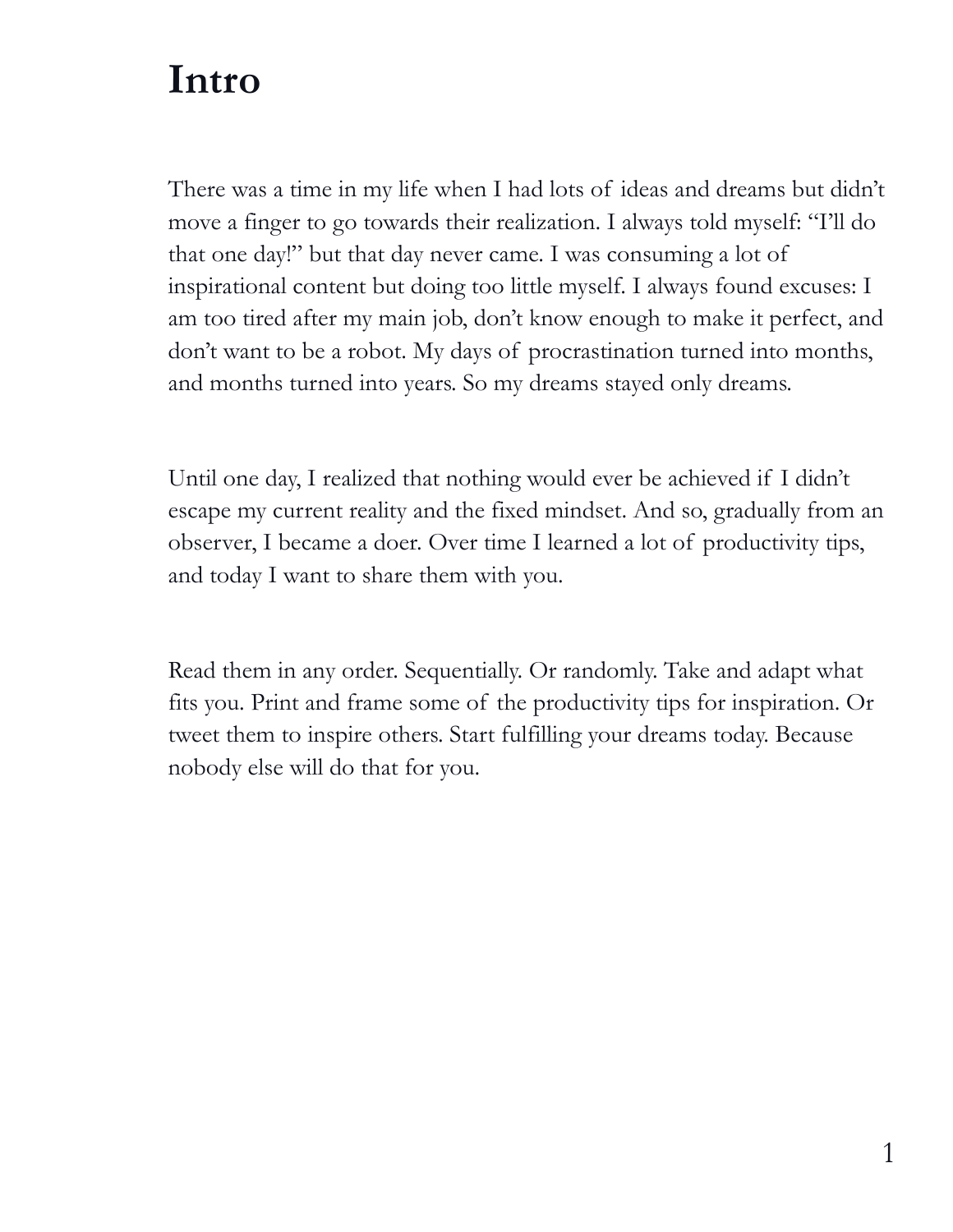**GOALS**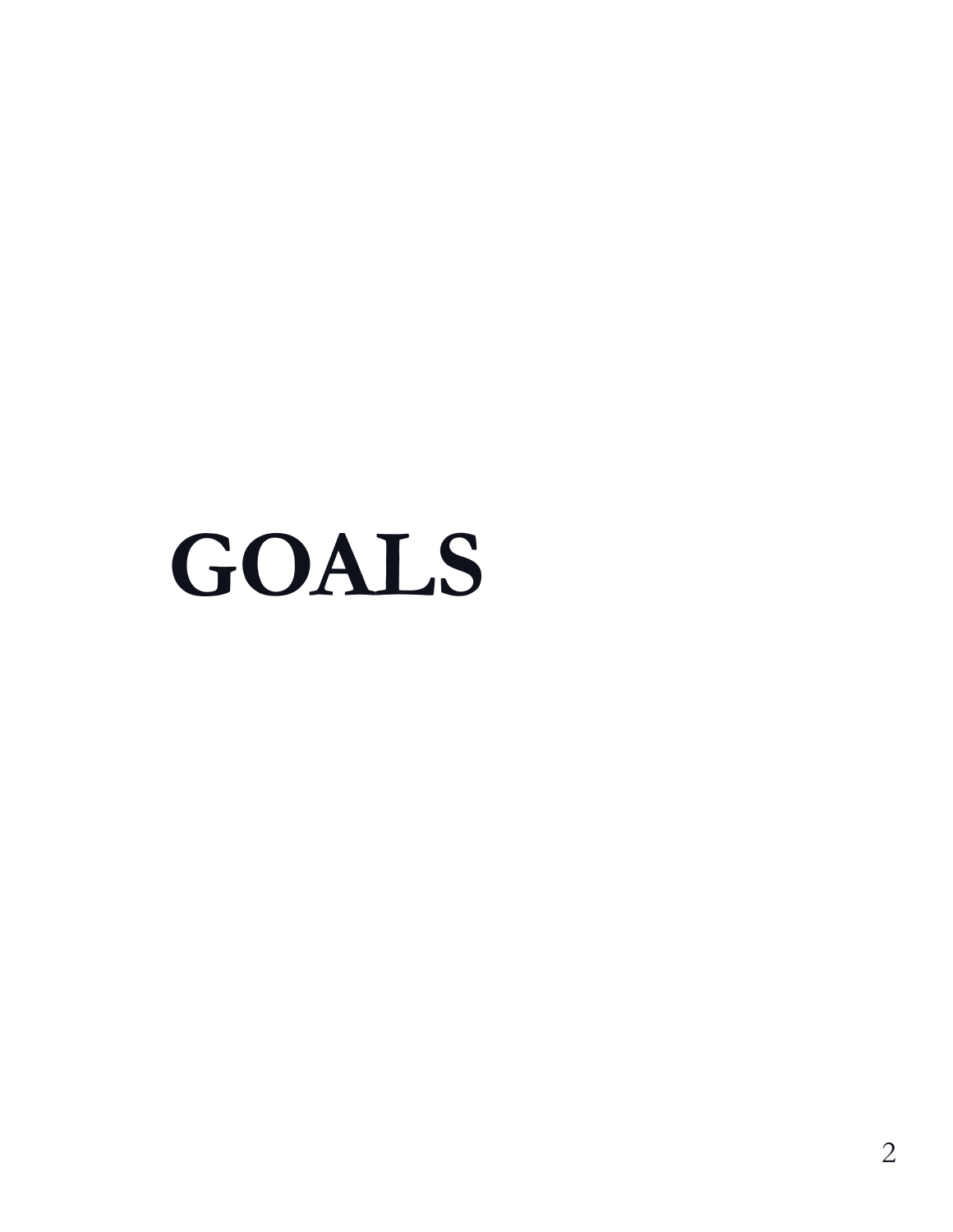### **Start focusing on the long-term instead of the short-term.**

Identify what is important to you in the long run.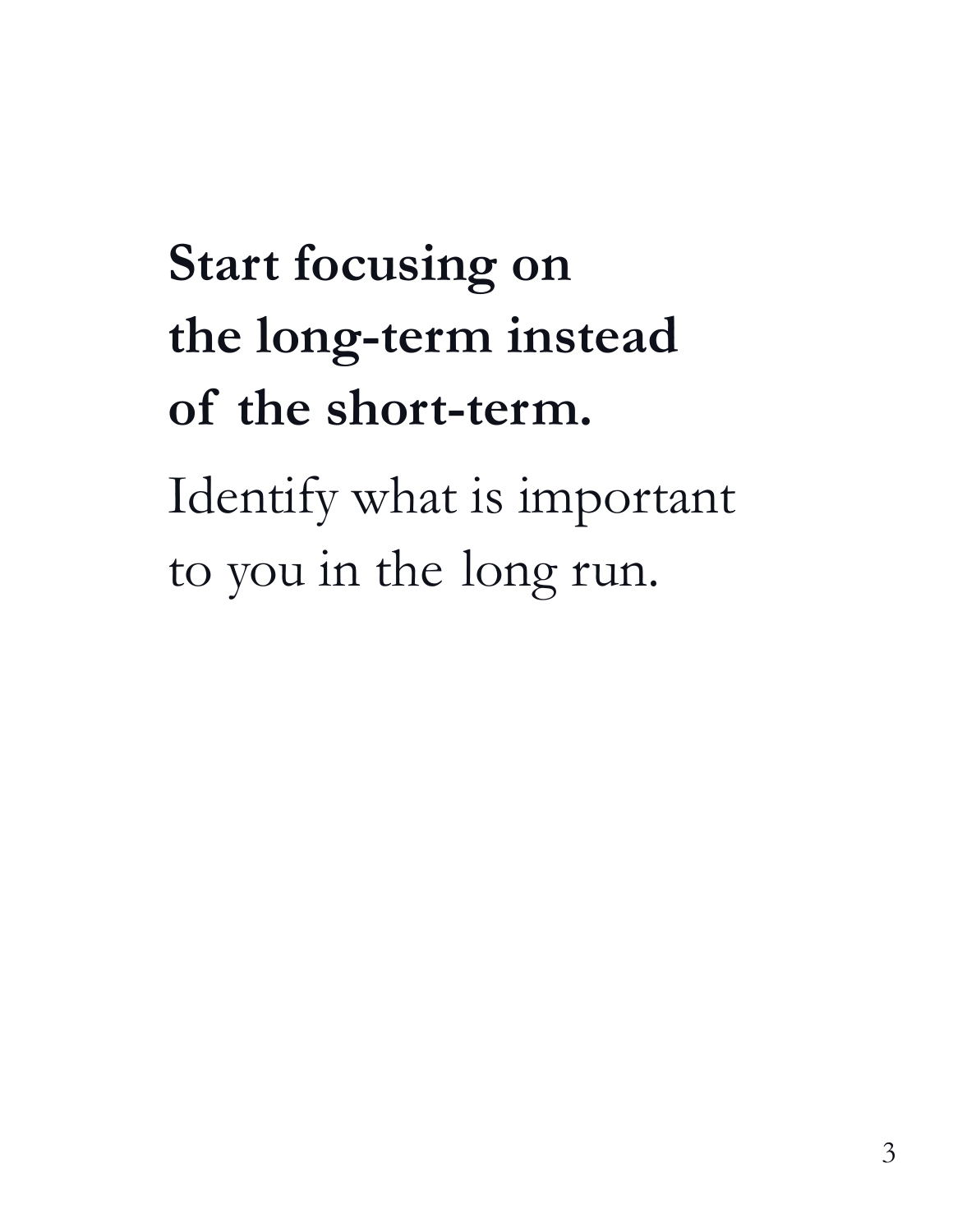# **MOTIVATION**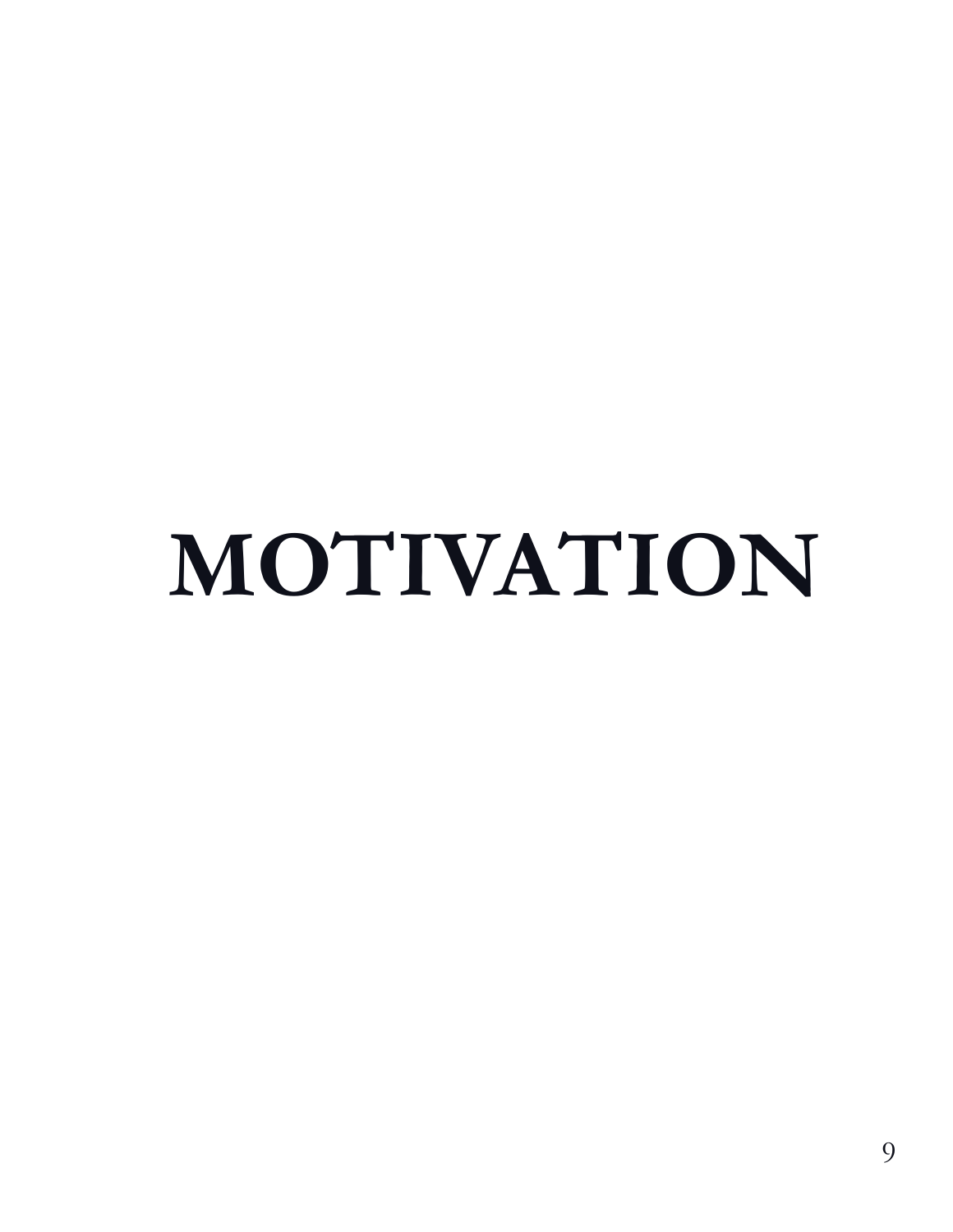### **Remember that your life will end one day.**

Every day counts. So don't waste them.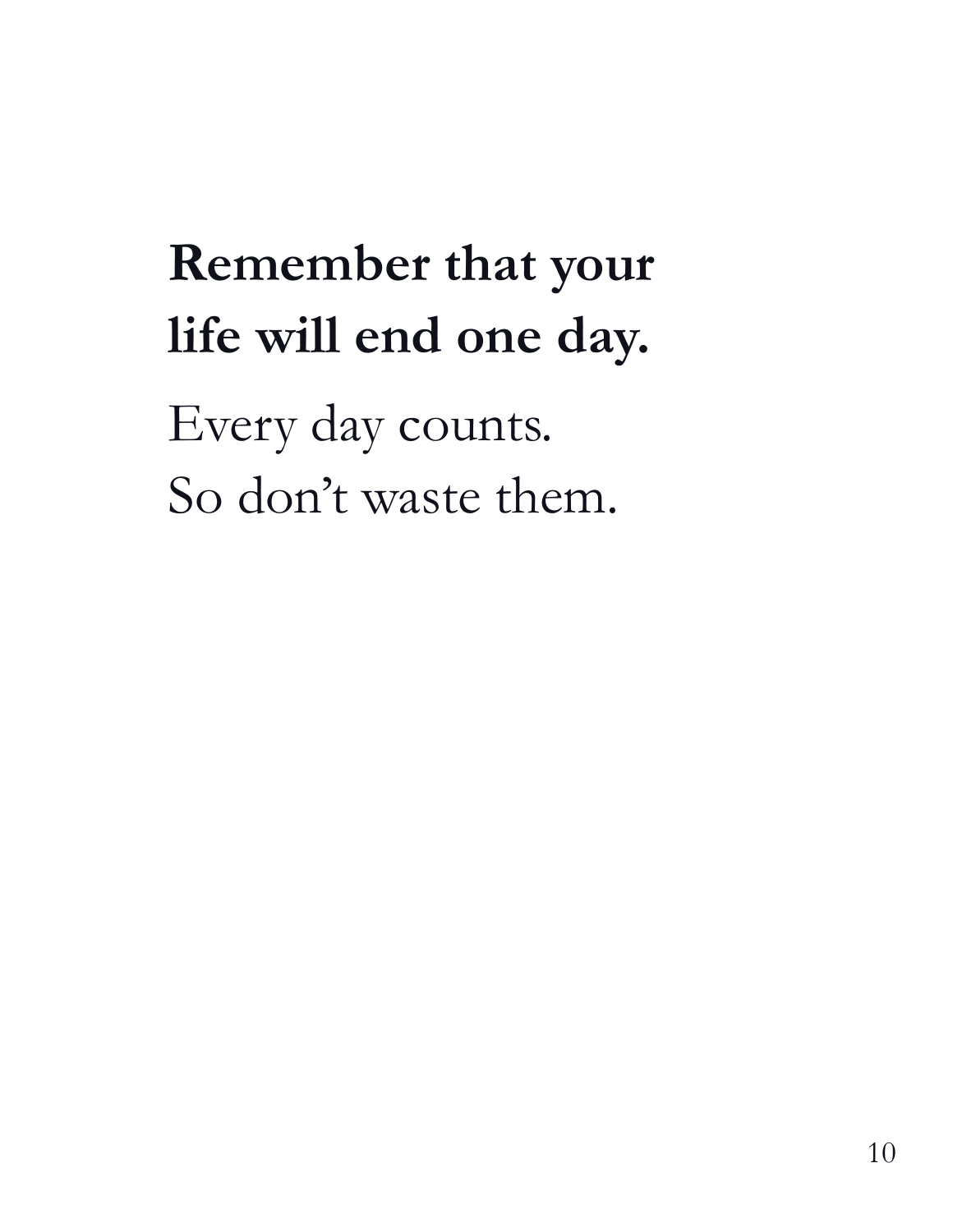## **AWARENESS**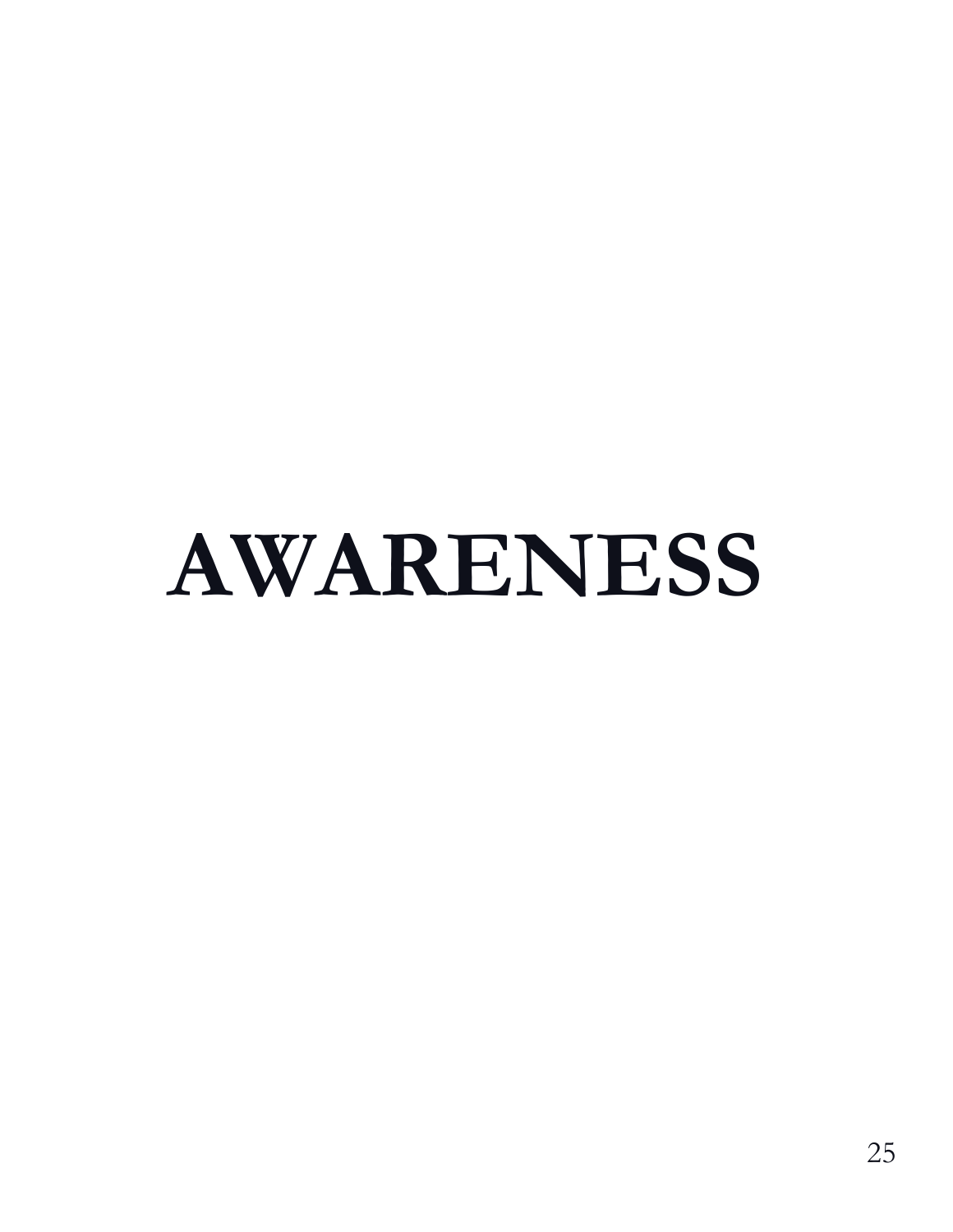### **Focus on your strengths, not your weaknesses.**

Delegate or outsource what you can't do yourself well.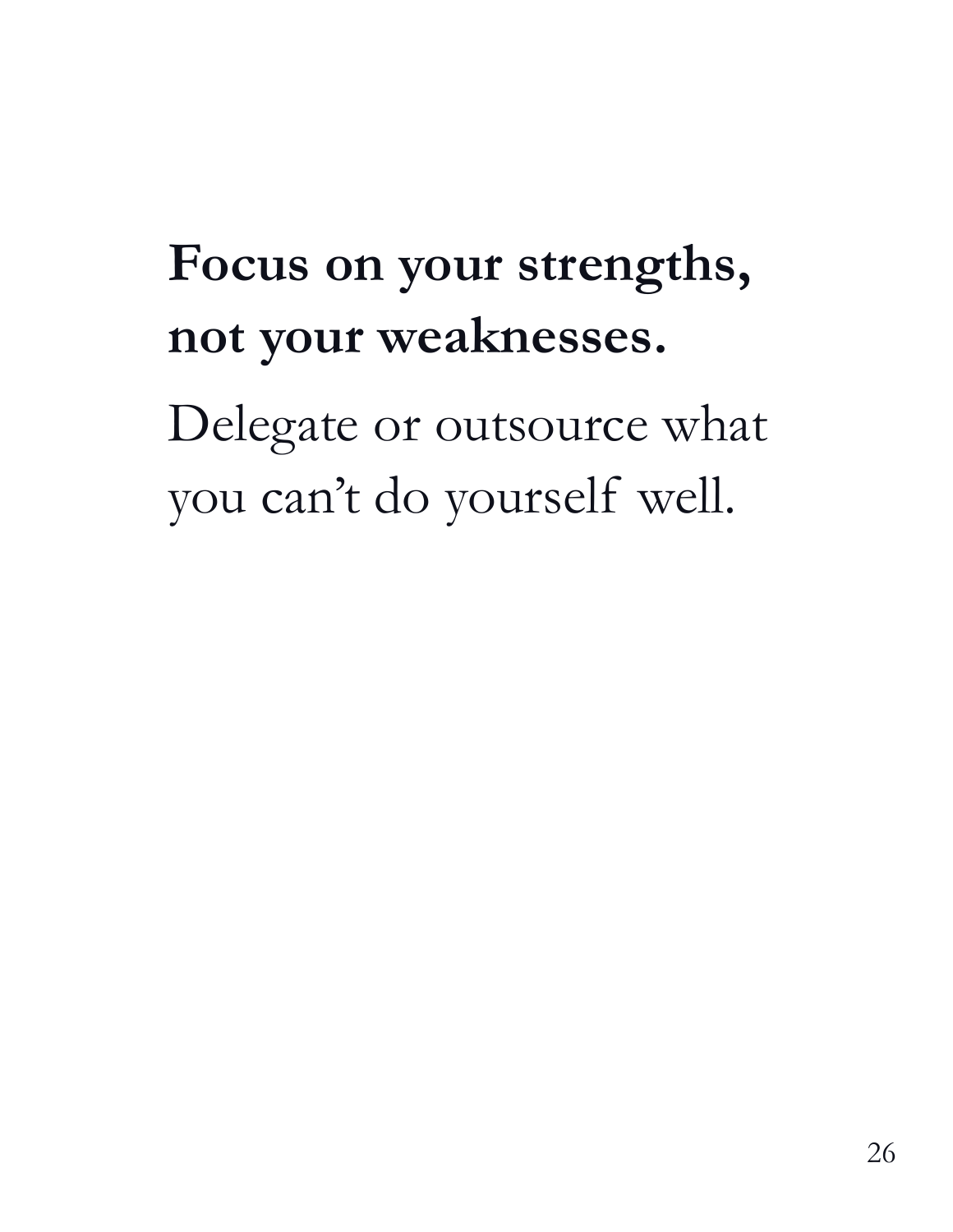# **PRIORITIES**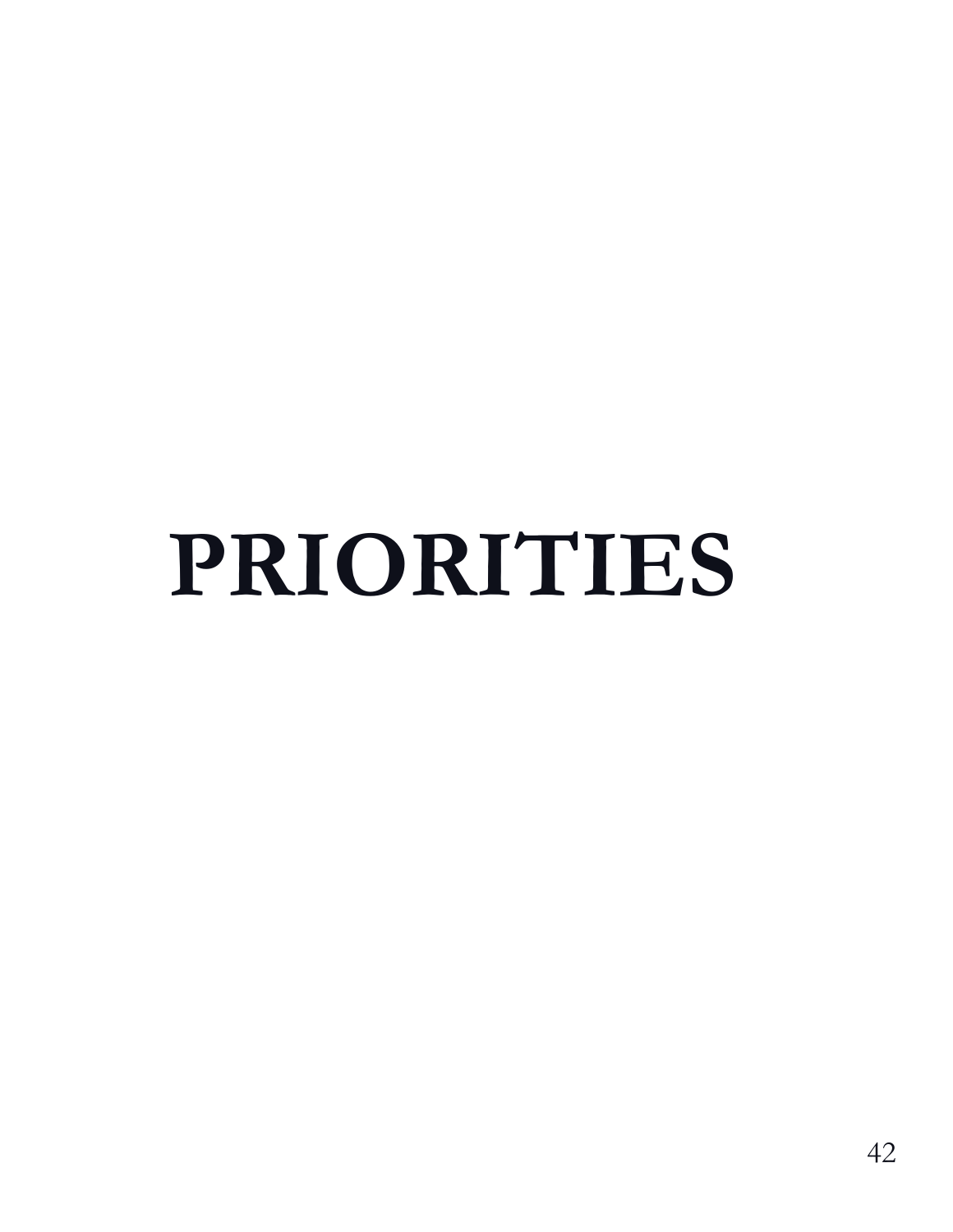### **Finish what you started.** Don't start new projects until the ones you have begun are finished.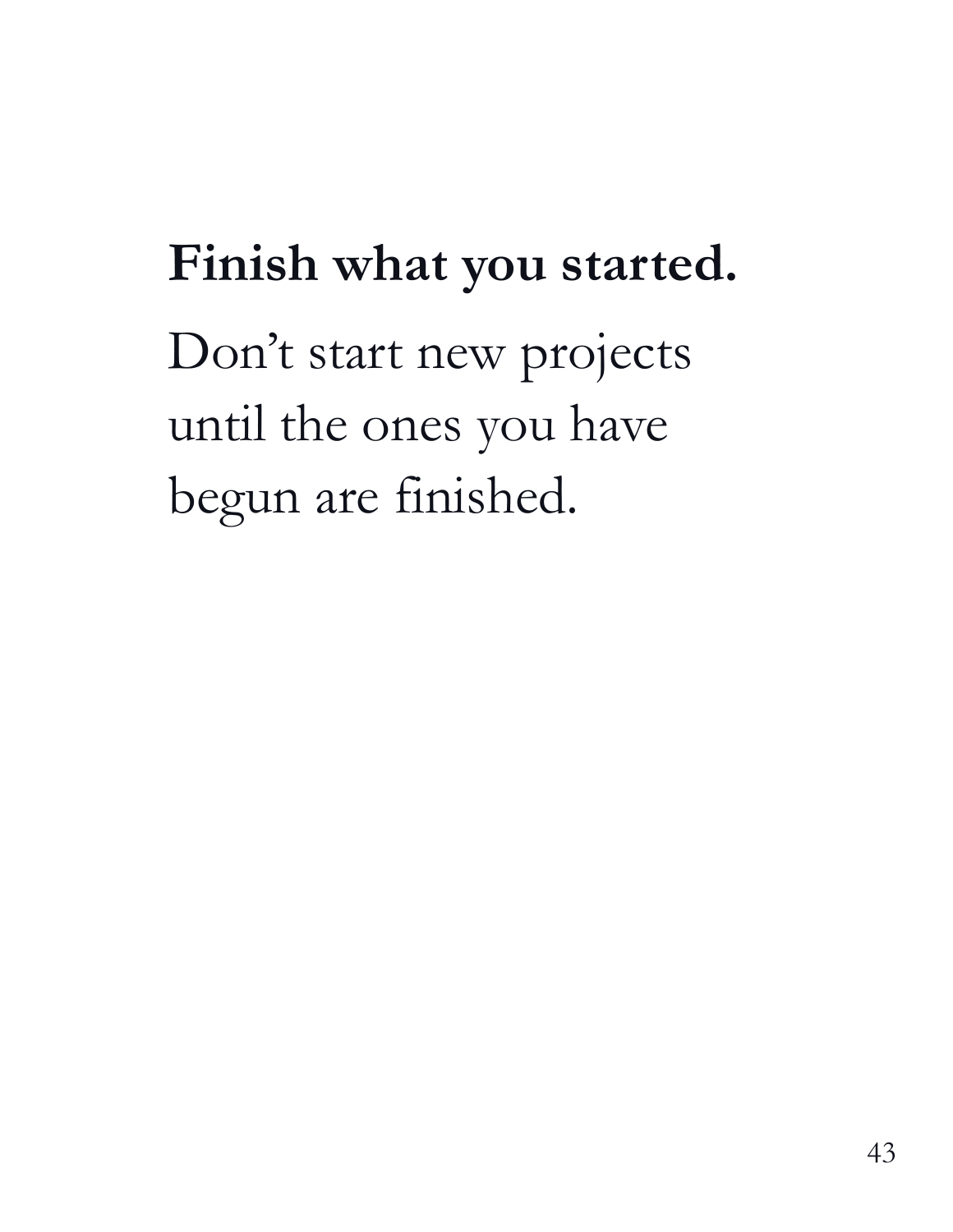## **PLANNING**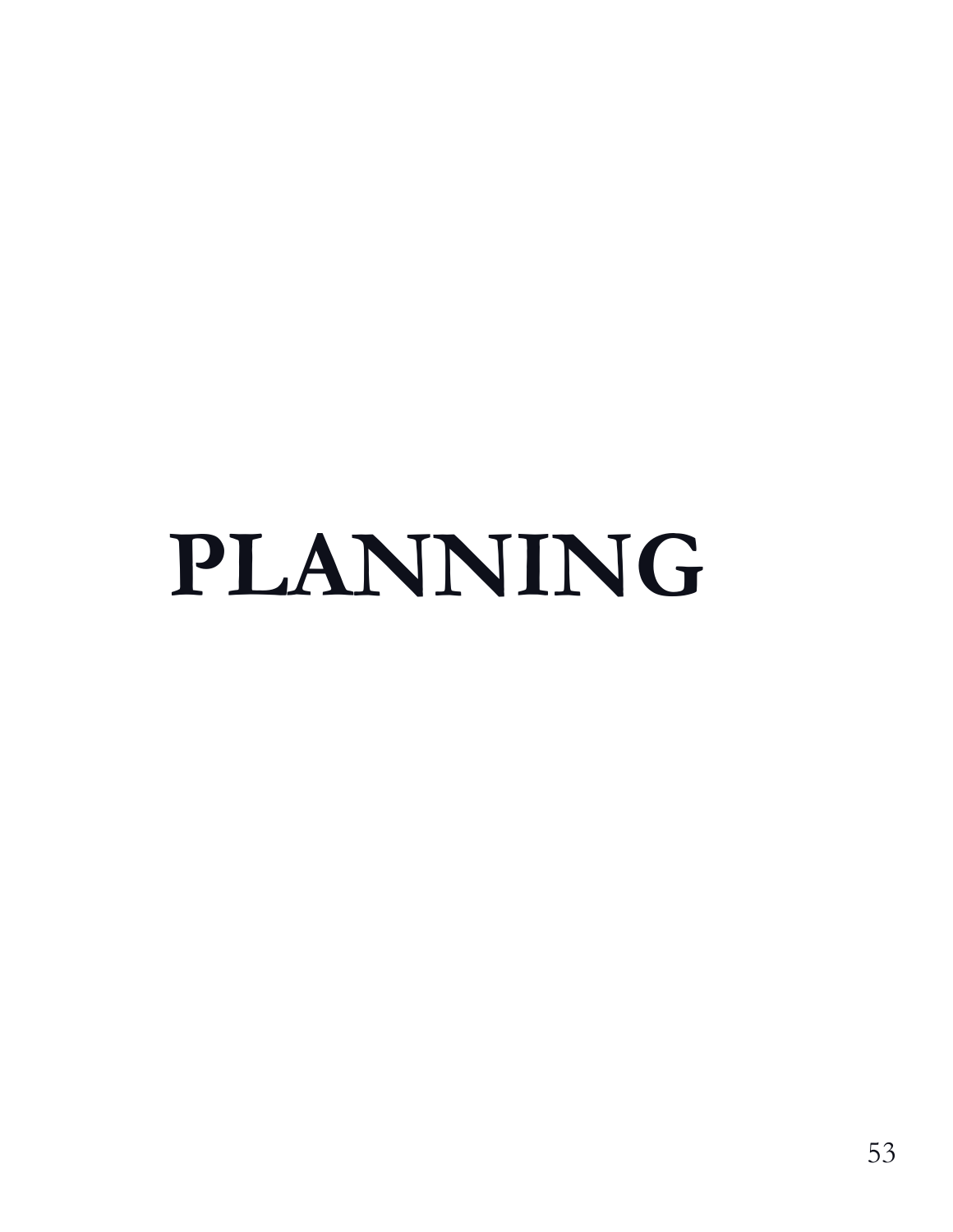### **Be proactive, not reactive, and plan ahead.**

Set goals daily.

Write tomorrow's

TODO list tonight.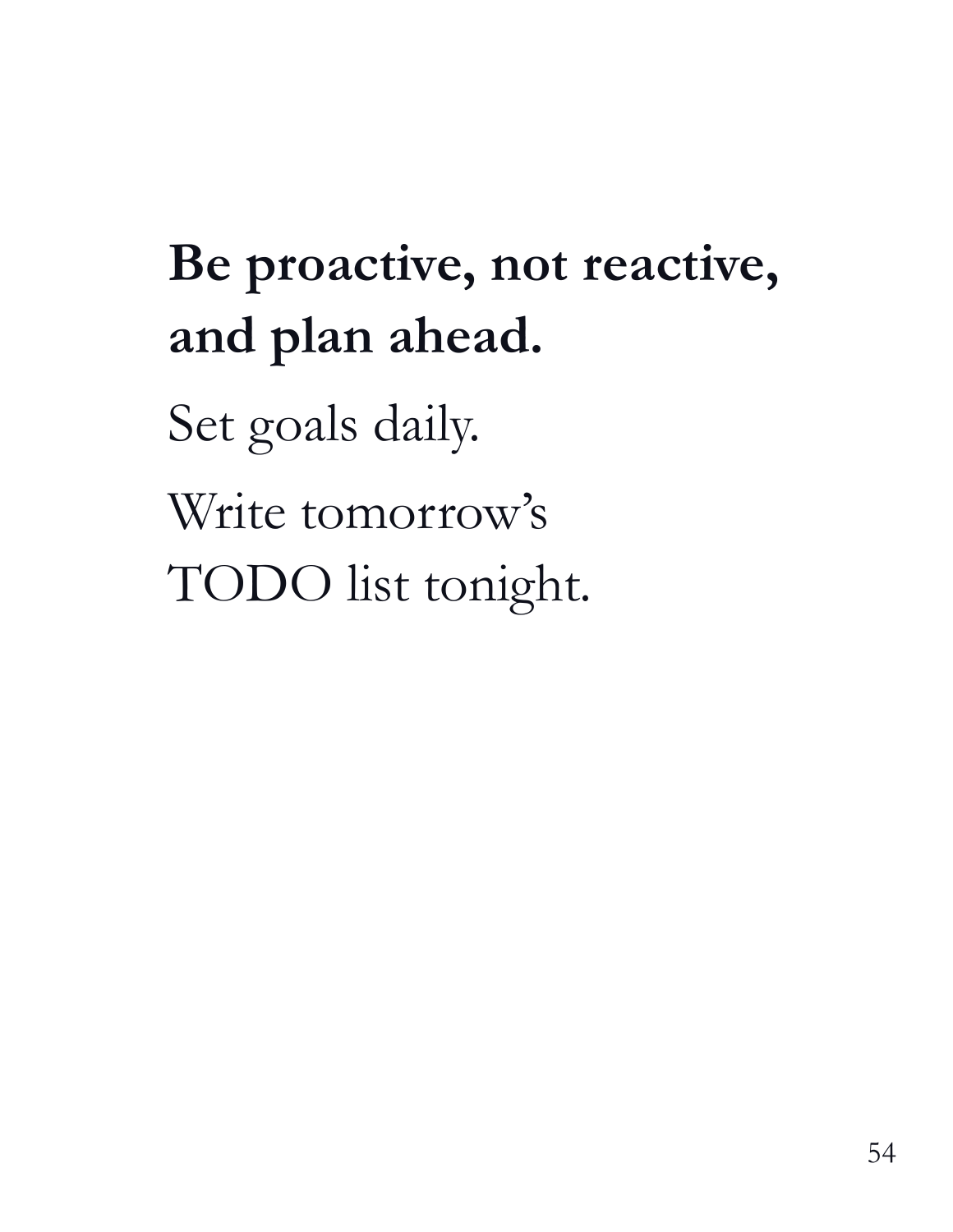## **EFFICIENCY**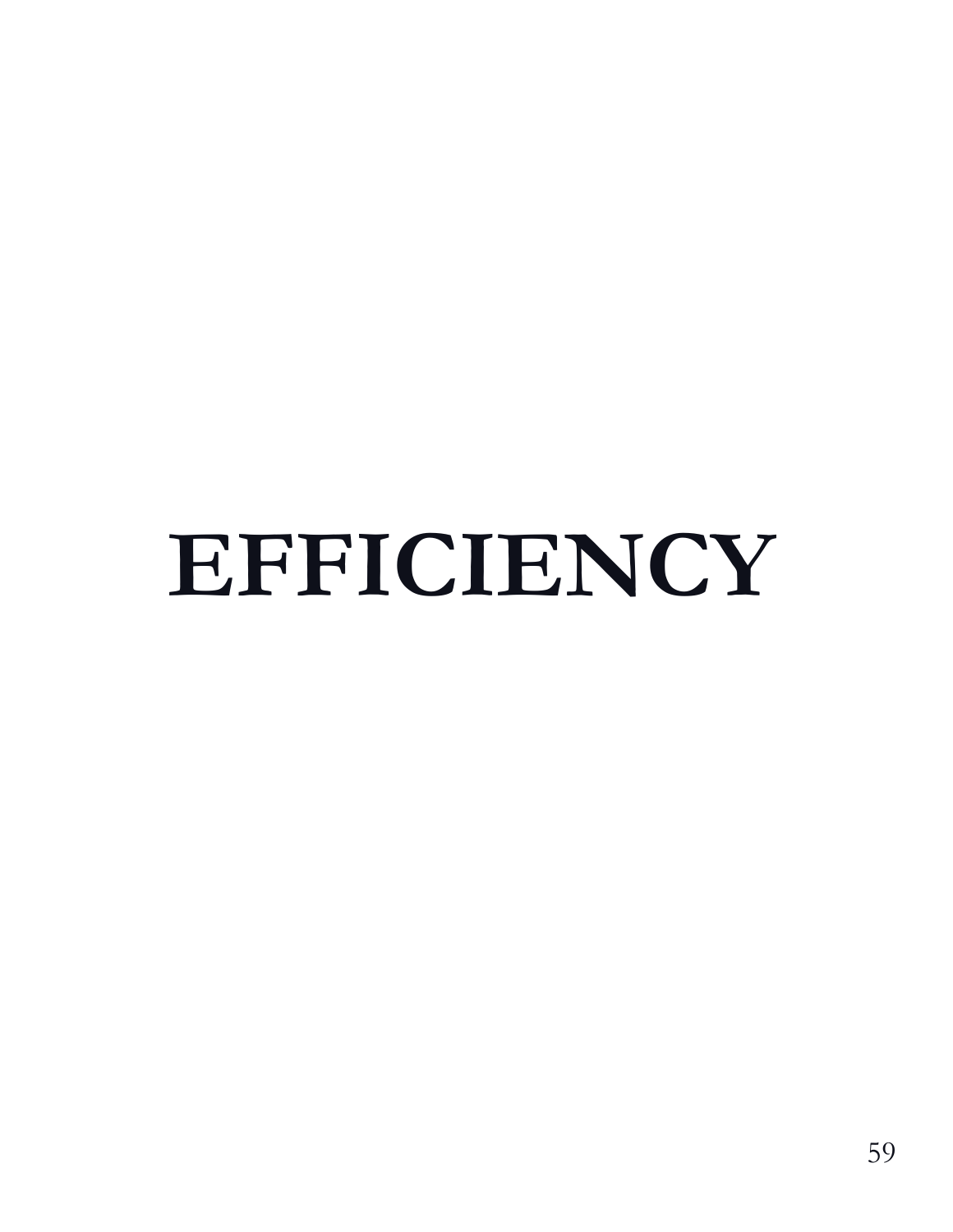#### **Stop being a perfectionist.**

Productivity is about focusing on the most important and ignoring the small details.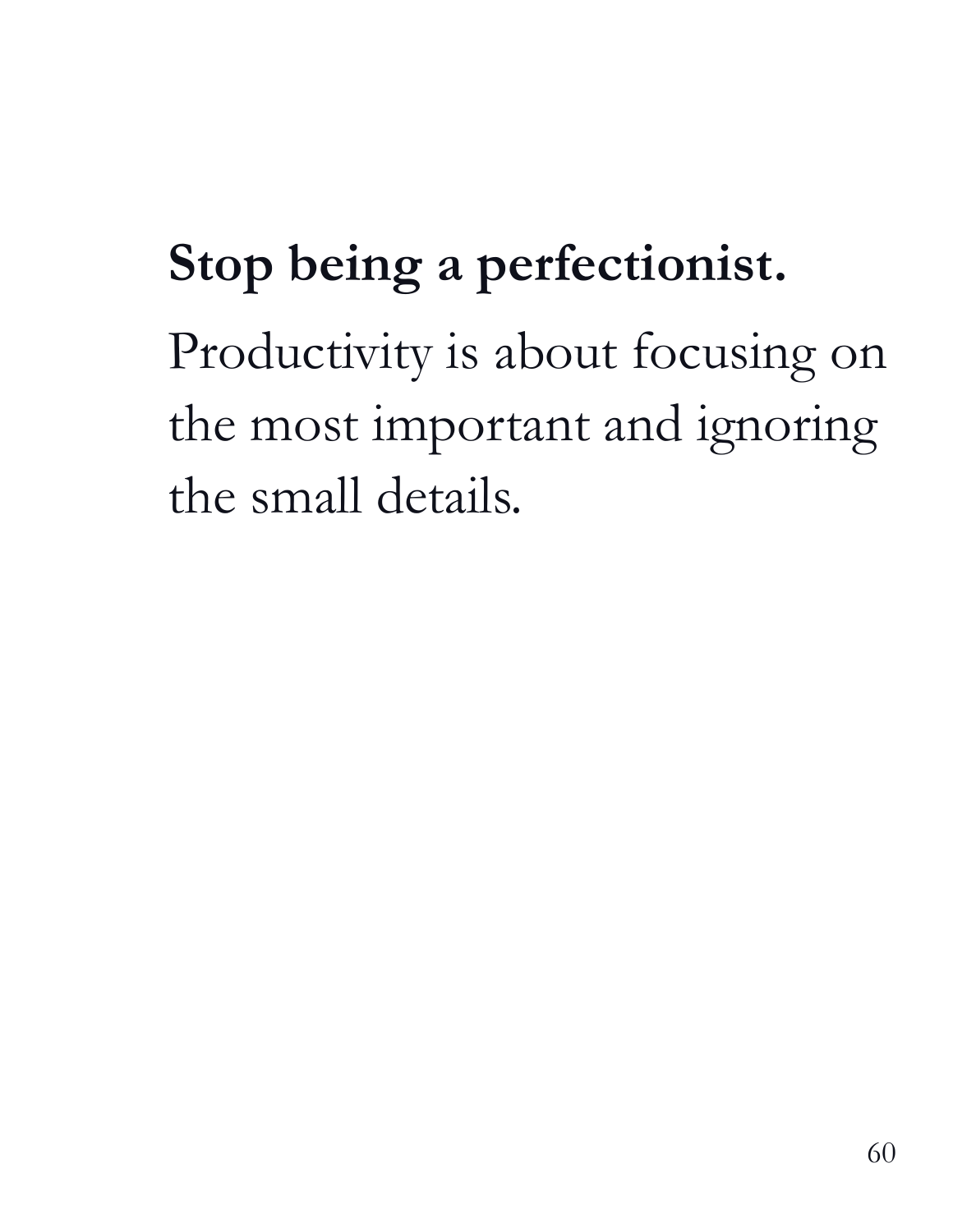## **PRO TIPS**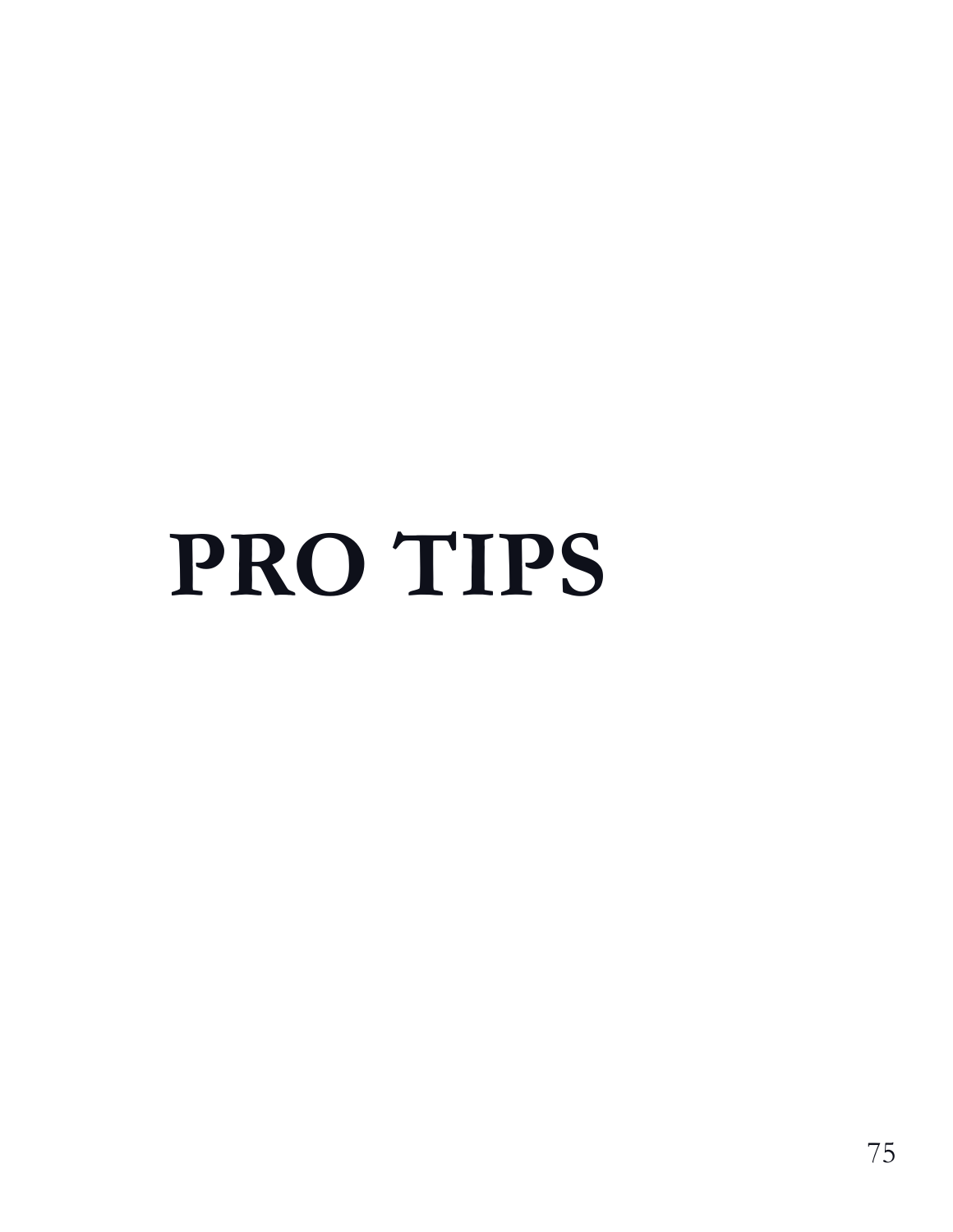### **Get up early before anyone else.**

Morning hours are the most serene, and you can focus on designing your day.